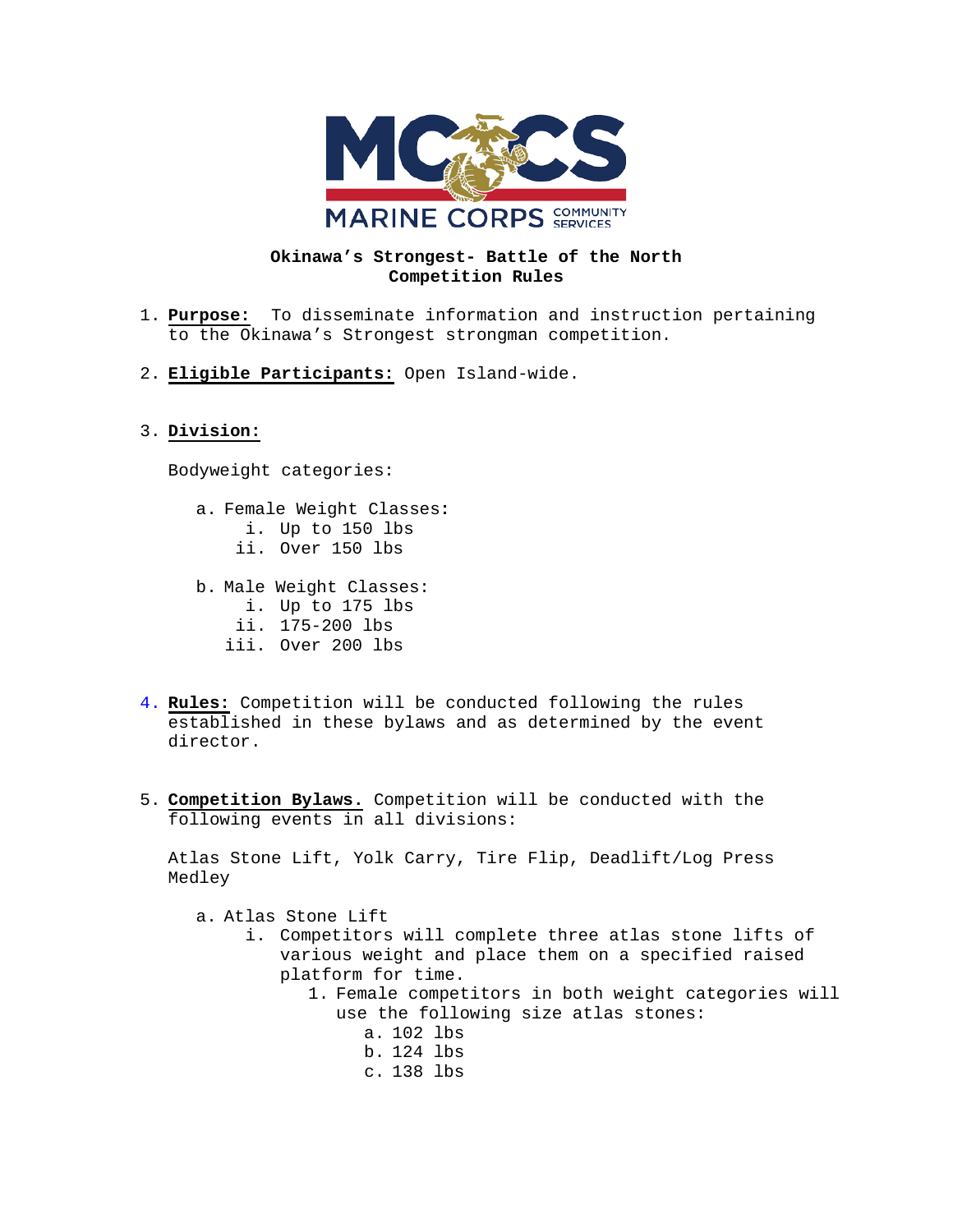- 2. Male competitors in the up to 150 lbs division will use the following size atlas stones:
	- a. 124 lbs
	- b. 138 lbs
	- c. 163 lbs
- 3. Male competitors in the 150 lbs-200 lbs division will use the following size atlas stones:
	- a. 138 lbs
	- b. 163 lbs
	- c. 202 lbs
- 4. Male competitors in the over 200 lbs division will use the following size atlas stones:
	- a. 163 lbs
	- b. 202 lbs
	- c. 261 lbs

## b. Yoke Carry

- i. Competitors will carry pre-loaded yokes a total 50 yards for time.
- ii. Competitors will first begin at a designated start point and travel 25 yards with a specified pre-loaded yoke. They will then place it down at the designated 25 yard make, and pick up a second yoke facing the direction they just came. Competitors will travel back to the starting position with that yoke for a total time.
- iii. Yokes must be carried across the back, and must be off the ground as it travels the 50 yards, with the exception of the transition from the first yoke to the second yoke at the 25 yard mark.
- iv. Below listed weights are total combined weight of equipment and additional weight added
	- 1. Female competitors in both weight categories will carry 285 lbs
	- 2. Male competitors in the up to 175lbs division will carry 345lbs
	- 3. Male competitors in the over 175lbs to 200lbs division will carry 365lbs
	- 4. Male competitors in the over 200lbs division will carry 385lbs
- c. Tire Flip
	- i. Competitors will complete as many tire flips as possible in sixty seconds.
	- ii. A complete flip means the tire must touch the ground on the back side of the flip in order to be counted.
		- a. Male competitors in all divisions will flip a 7 ton tire (approximately 450 lbs.)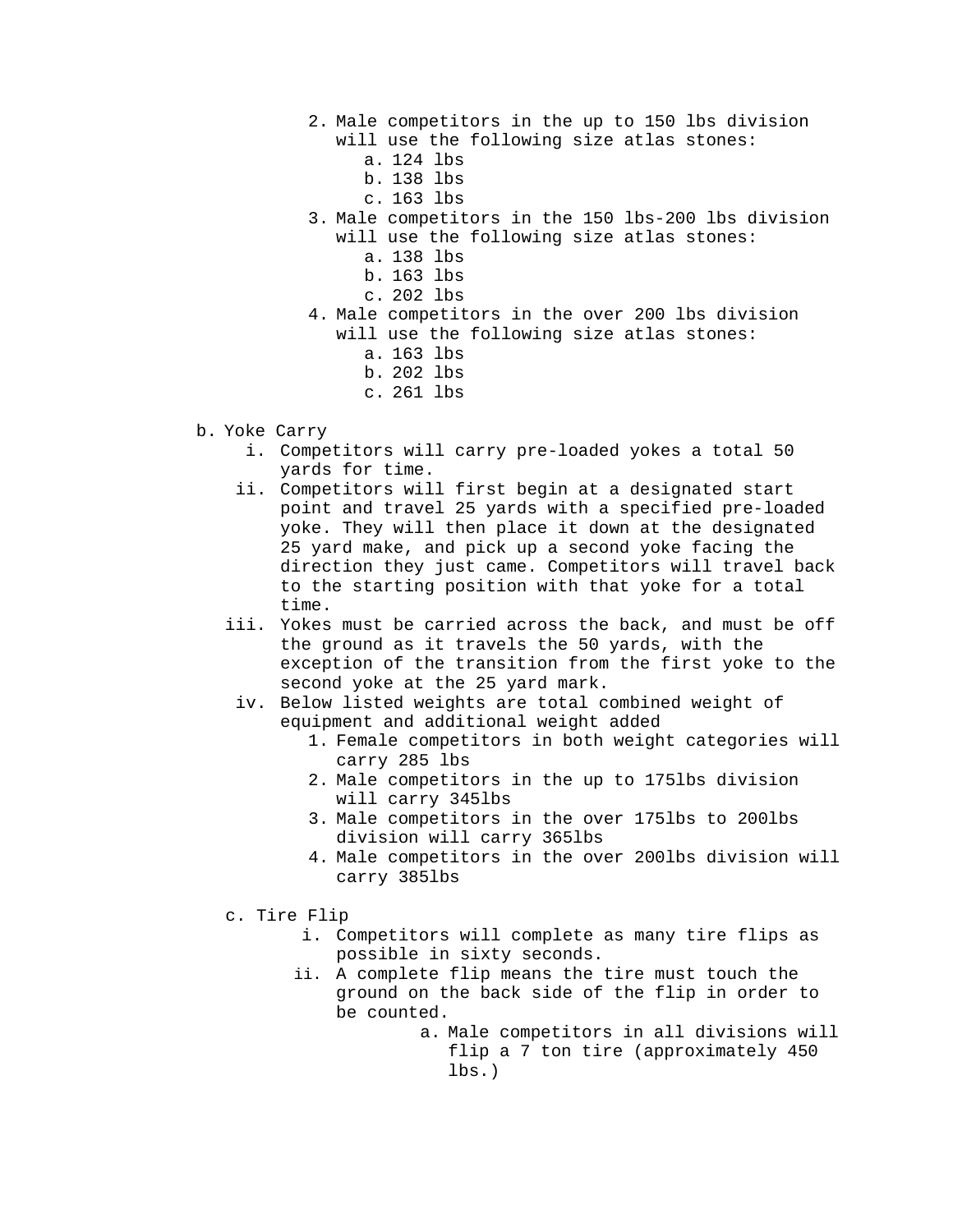- b. Female competitors in all divisions will flip a 5 ton tire (approximately 270 lbs.)
- d. Log Clean and Press/ Deadlift Medley
	- v. Competitors will begin on a starting point. They will run 10m to a loaded log and complete 5 log clean and presses. They will proceed 10m to a loaded bar and complete 5 deadlifts. They will then continue another 10m and complete 5 log clean and press, followed by a final 10m and 5 deadlifts. This event is for time.
		- 1. Male competitors in the up to 175lbs division will attempt the event using 102 lbs logs
		- 2. Male competitors in the over 175lbs to 200lbs division will attempt the event using 122 lbs logs
		- 3. Male competitors in the over 200lbs division will attempt the event using 142 lbs logs
		- 4. All female competitors will attempt event using 71 lbs logs.
- 6. **Scoring**
	- i. Competitors will be awarded points based on their placing in each of 3 events.
	- ii. Scoring will be as follows:
		- 1. 1st place in an event will receive the max points based on the number of competitors in the category. Example: If 20 competitors are in the category, they will receive 20 points for the event.
		- 2. 2nd place will receive one less point than first place based on the number of competitors in the category. Example: If 20 competitors are in the category, second place will receive 19 points.
		- 3. Score will continue to drop one point for each placing within the category below 1st place.
		- 4. If a competitor does not complete the event, they will receive 0 points for that event.
		- 5. In the event of a tie between two or more competitors, higher placing will be awarded to the lightest competitor in the tie.
	- iii. The competitor with the highest score total at the end of competition will be the winner.
	- iv. Competitors must complete each event in its entirety to receive points. Any incomplete events will result in a score of "0" for that event.
- 7. **Awards:** Individual awards will be given to the 1st, 2nd and 3rd place in each weight division. First place winners in each weight division will be granted free admission into the Okinawa's Strongest main event.